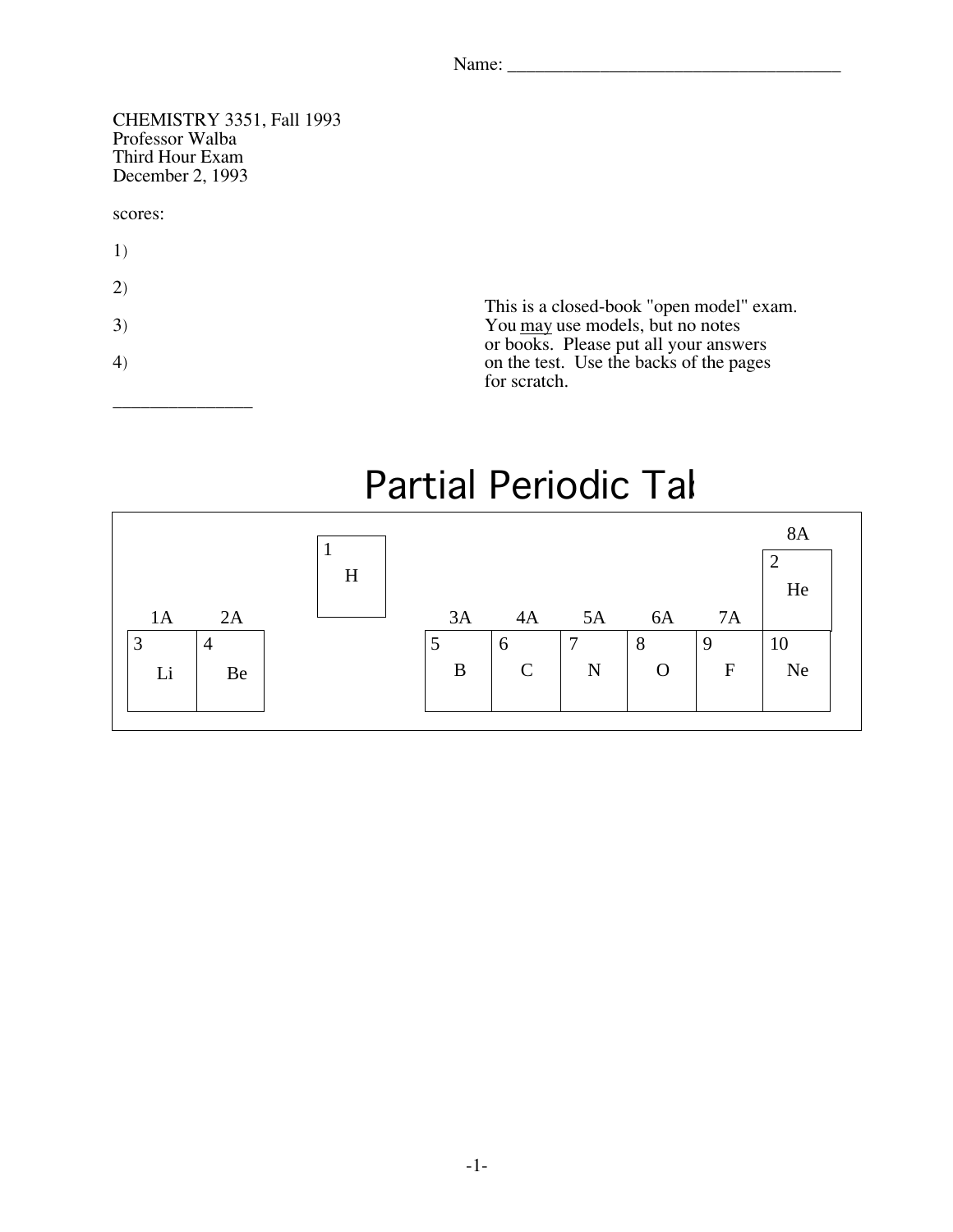1) (26 pts) a) Circle the aromatic compounds in the following list. Note that in these structures H atoms on carbons are not shown and lone pairs are implied by the formal charges given on the atoms convention. The H atoms and lone pairs are implied by the formal charges given on the atoms convention. The H atoms and lone pairs are implied by the formal charges given on the atoms.



 $b)$  Benzene reacts with strong acid to give the carbocation 1, as indicated in the equation below.<br>Draw the three most important resonance contributors to the structure of cation 1. Draw the three most important resonance contributors to the structure of cation 1.



c) Carbocations typically react with nucleophiles such as Br-to give a new product. Cation 1,<br>however, does not react with any nucleophiles. What happens to cation 1 and why? however, does not react with any nucleophiles. What happens to cation 1 and why?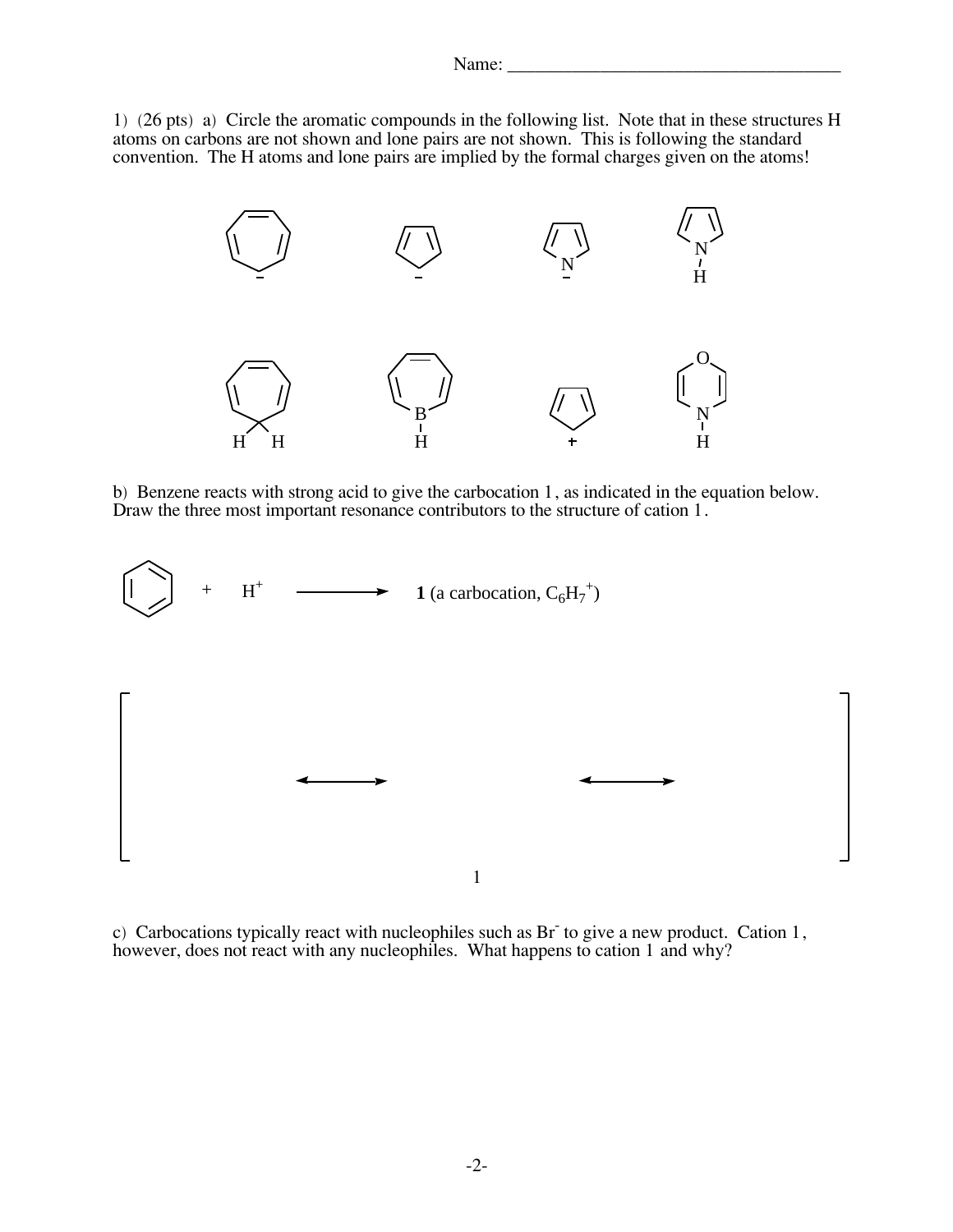2) (24 pts) Give the single major organic product for each of the following reactions. If a the structure racemic (rac). If there is the possibility of stereoisomerism, carefully show the the structure racemic (rac). If there is the possibility of stereoisomerism, carefully show the<br>stereochemistry of the product using wedges and dashes (for bicyclic structures you may us stereochemistry of the product using wedges and dashes (for bicyclic structures you may use either<br>wedges and dashes or a perspective drawing) wedges and dashes or a perspective drawing).

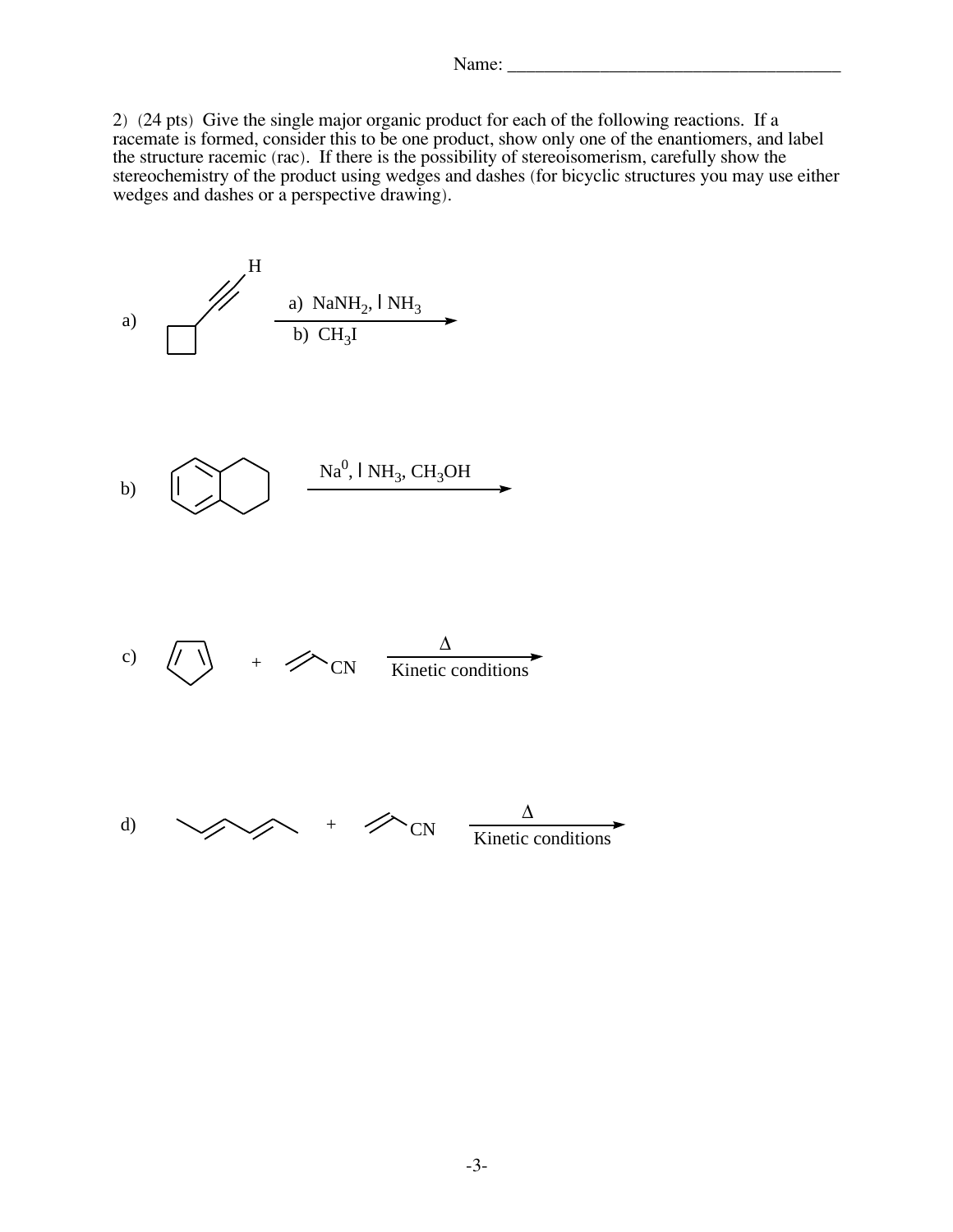$\frac{3}{2}$  (24 pts) Propose reagents for accomplishing each of the following transformations (more than<br>one step may be required) Try to make your syntheses efficient (i.e. the desired target should be one step may be required). Try to make your syntheses efficient (i.e. the desired target should be<br>the major product in each step, and you should try to use the fewest possible steps) the major product in each step, and you should try to use the fewest possible steps).

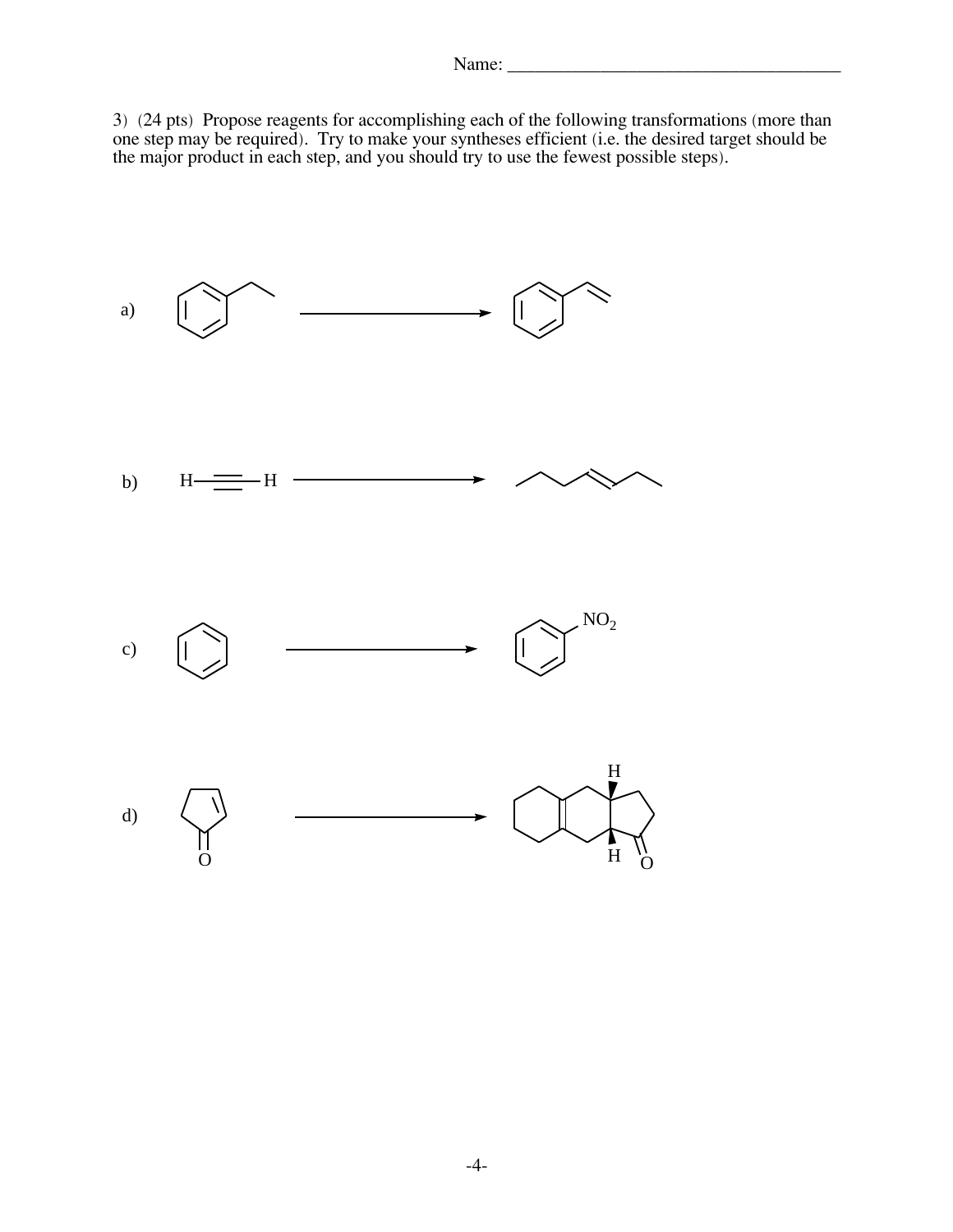$\blacksquare$ 

 $\frac{4}{3}$  (26 pts) a) Given that the highest occupied molecular orbital of octatetrations has the symmetry shown below predict the major product showing stereochemistry using wedges and dashes of shown below, predict the major product, showing stereochemistry using wedges and dashes, or<br>the reaction shown in equation 1



b) Give the two major resonance contributors to the structure of the single major cation<br>intermediate resulting when 4-methyl-1 3-pentadiene reacts with HRr intermediate resulting when 4-methyl-1,3-pentadiene reacts with HBr.

|   | <b>HBr</b> | cation intermediate | Products<br>$\overline{\phantom{a}}$<br>► |
|---|------------|---------------------|-------------------------------------------|
| г |            |                     |                                           |
|   |            |                     |                                           |
| L |            |                     |                                           |

cation intermediate